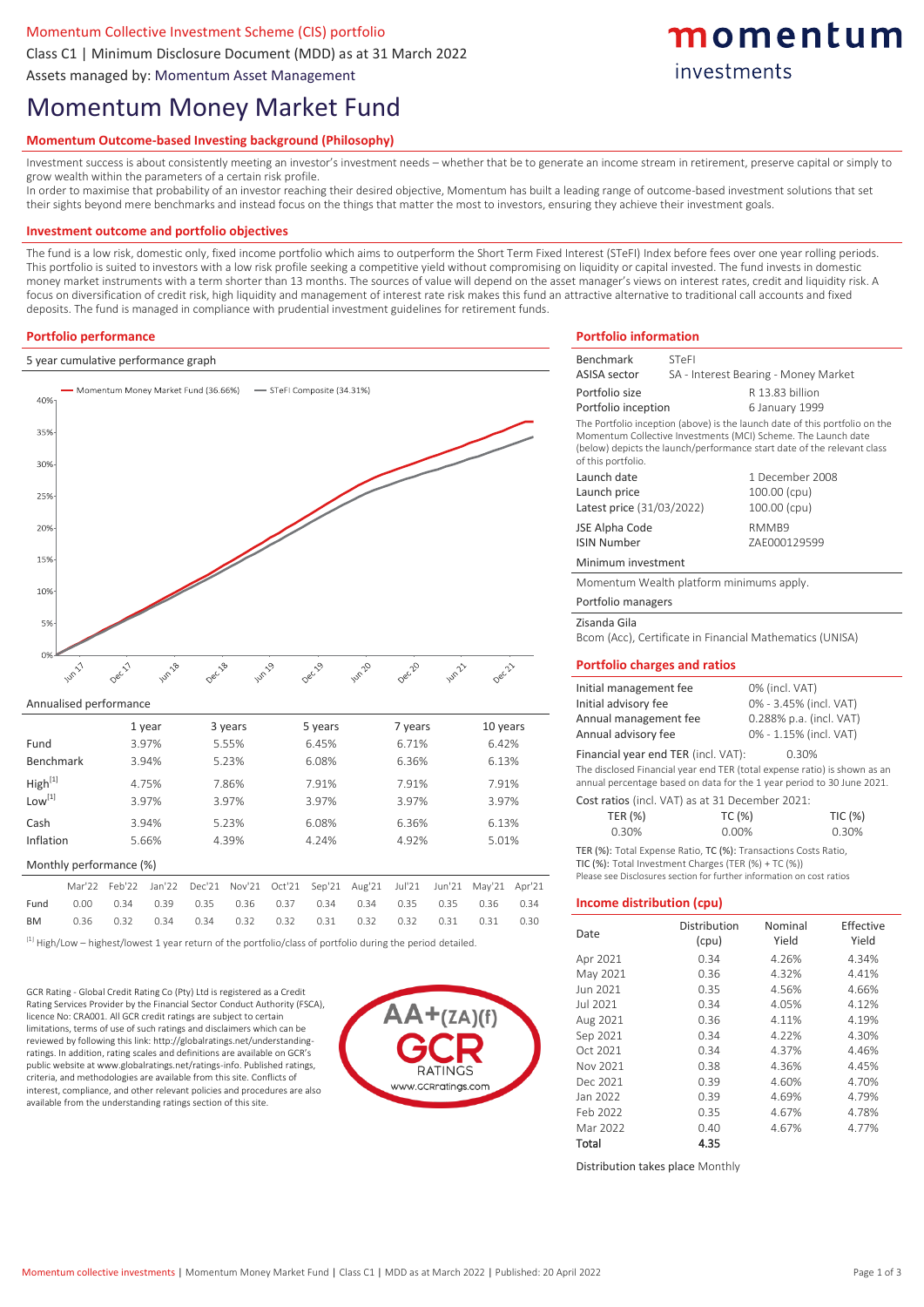# **Risk/reward profile and 3 year statistics**

|                                         |                        |            |           |           |           |             |        | Specific risks                                                                                                                                                                                             |  |  |  |
|-----------------------------------------|------------------------|------------|-----------|-----------|-----------|-------------|--------|------------------------------------------------------------------------------------------------------------------------------------------------------------------------------------------------------------|--|--|--|
| Risk                                    | Low                    | Low to Mod |           | Mod       |           | Mod to High |        | Capital losses for investors are unlikely but possible if an issuer of one of the instruments held in<br>the fund defaults.                                                                                |  |  |  |
| Term                                    | $1m - 12m - 1 - 3$ yrs |            | $3 + vrs$ | $4 + yrs$ | $5 + yrs$ | 6+ vrs      | 7+ vrs |                                                                                                                                                                                                            |  |  |  |
| Standard deviation <sup>1</sup>         |                        |            | 0.52      |           |           |             |        |                                                                                                                                                                                                            |  |  |  |
| Sharpe ratio <sup>2)</sup><br>1.30      |                        |            |           |           |           |             |        |                                                                                                                                                                                                            |  |  |  |
| Largest negative monthly return<br>0.00 |                        |            |           |           |           |             |        |                                                                                                                                                                                                            |  |  |  |
| Number of positive months<br>35/36      |                        |            |           |           |           |             |        |                                                                                                                                                                                                            |  |  |  |
|                                         |                        |            |           |           |           |             |        | <sup>1</sup> Standard deviation – measures the volatility of fund returns <sup>2</sup> Sharpe ratio – fund return minus cash return (STeFI composite), divided by the Standard deviation (of fund returns) |  |  |  |

 $3$ Information ratio – return per unit of risk against the benchmark

#### **Holdings**



#### **Portfolio objective/investment policy**

The investment objective of the Momentum Money Market Fund is to provide a medium whereby investors can obtain undivided participation in diversified portfolio of such money market instruments as defined from time to time. The primary performance objective of the portfolio is to obtain as high a level of current income as is consistent with capital preservation and liquidity. Capital gains will be of an incidental nature. The portfolio will be managed in compliance with prudential investment guidelines for retirement funds in South Africa. The Trustee shall ensure that the investment policy is carried out. The portfolio shall be subject to all relevant provisions of the Deed, as amended by the supplemental trust deed, the regulations and any relevant further supplemental deeds entered into in the future. For the purpose of this portfolio, the manager shall reserve the right to close the portfolio to new investors. This will be done in order to be able to manage the portfolio in accordance with its mandate. The manager may open that portfolio again to new investors.

#### **Portfolio limits and constraints**

- Maximum exposure limits as per the ASISA fund classification structure.
- Weighted average legal maturity of 120 days.
- Money market instruments with a maturity of less than 13 months.
- Average duration of the underlying assets may not exceed 90 days.
- The portfolio will be managed in compliance with prudential investment guidelines for retirement funds in South Africa.